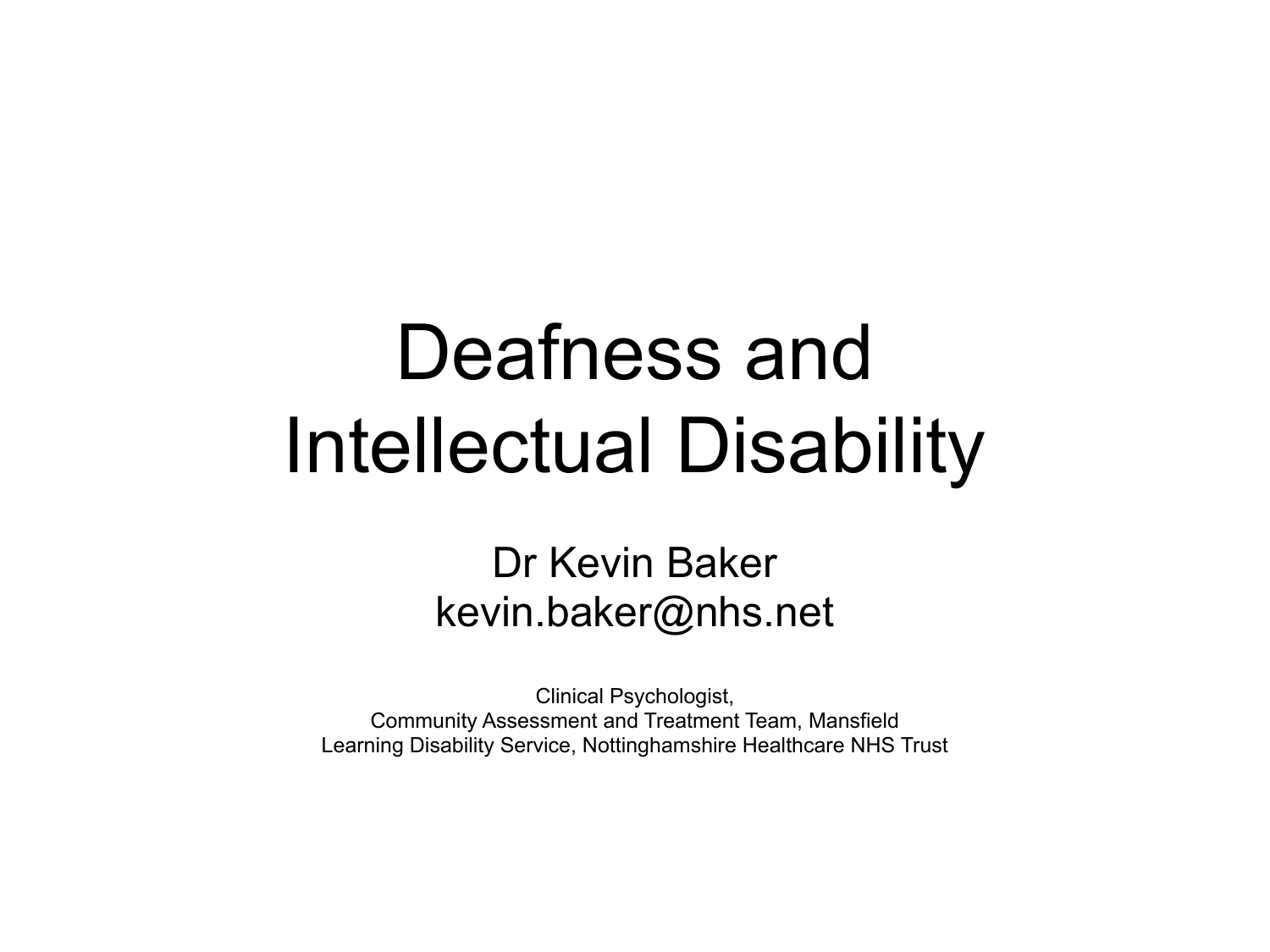- Degrees of deafness
- Deafness and ID
- Service provision
- Working with a deaf person with ID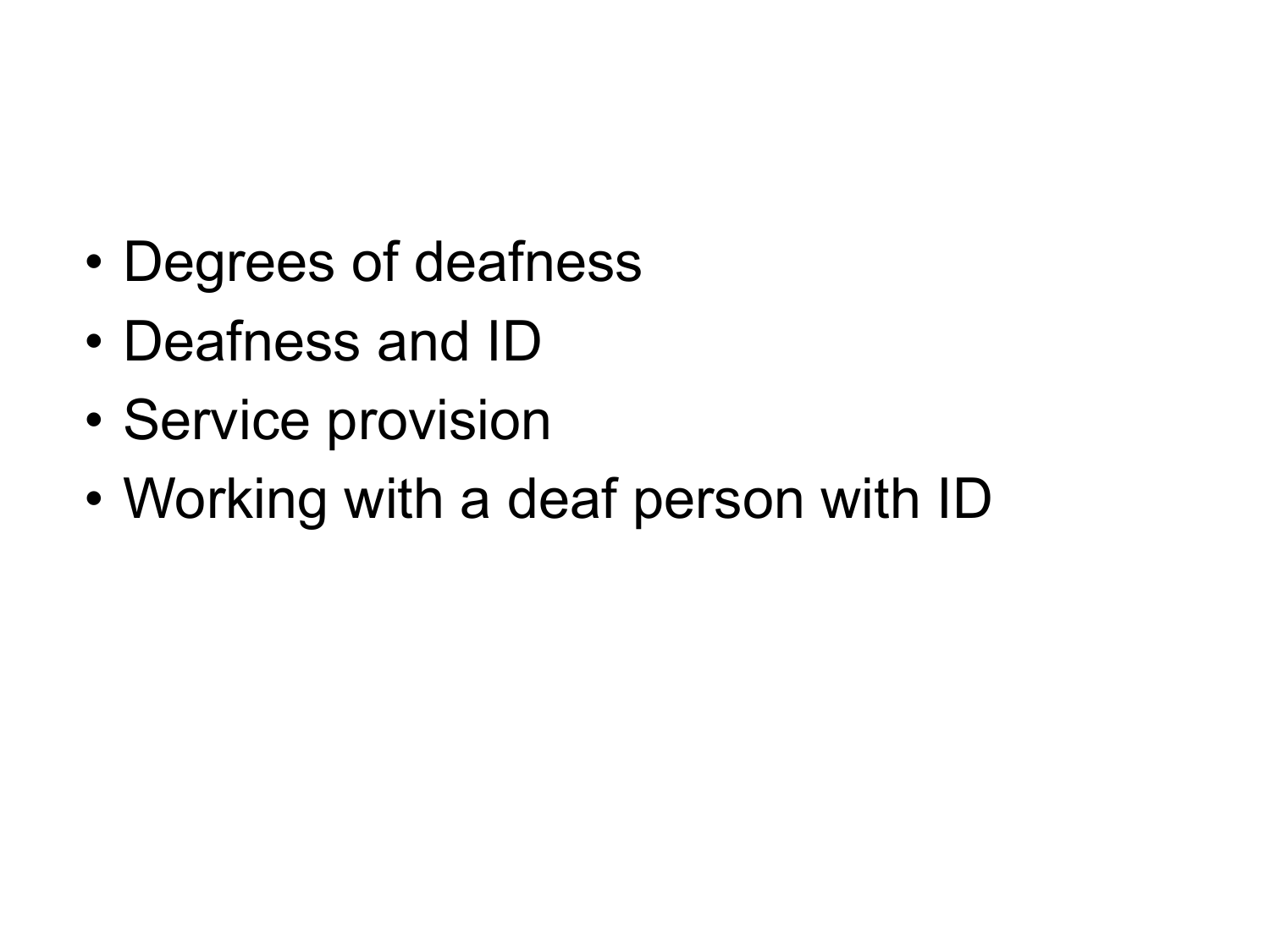#### Degrees of Deafness & Communication

- Functional categorisation is useful:
	- Can't hear very well, can speak fluently
	- deaf, some speech (oral education), no signing
	- Deaf, some speech, some signing
	- Deaf, some speech, relies on signing
	- deaf, no speech, no signing
- d/Deaf identity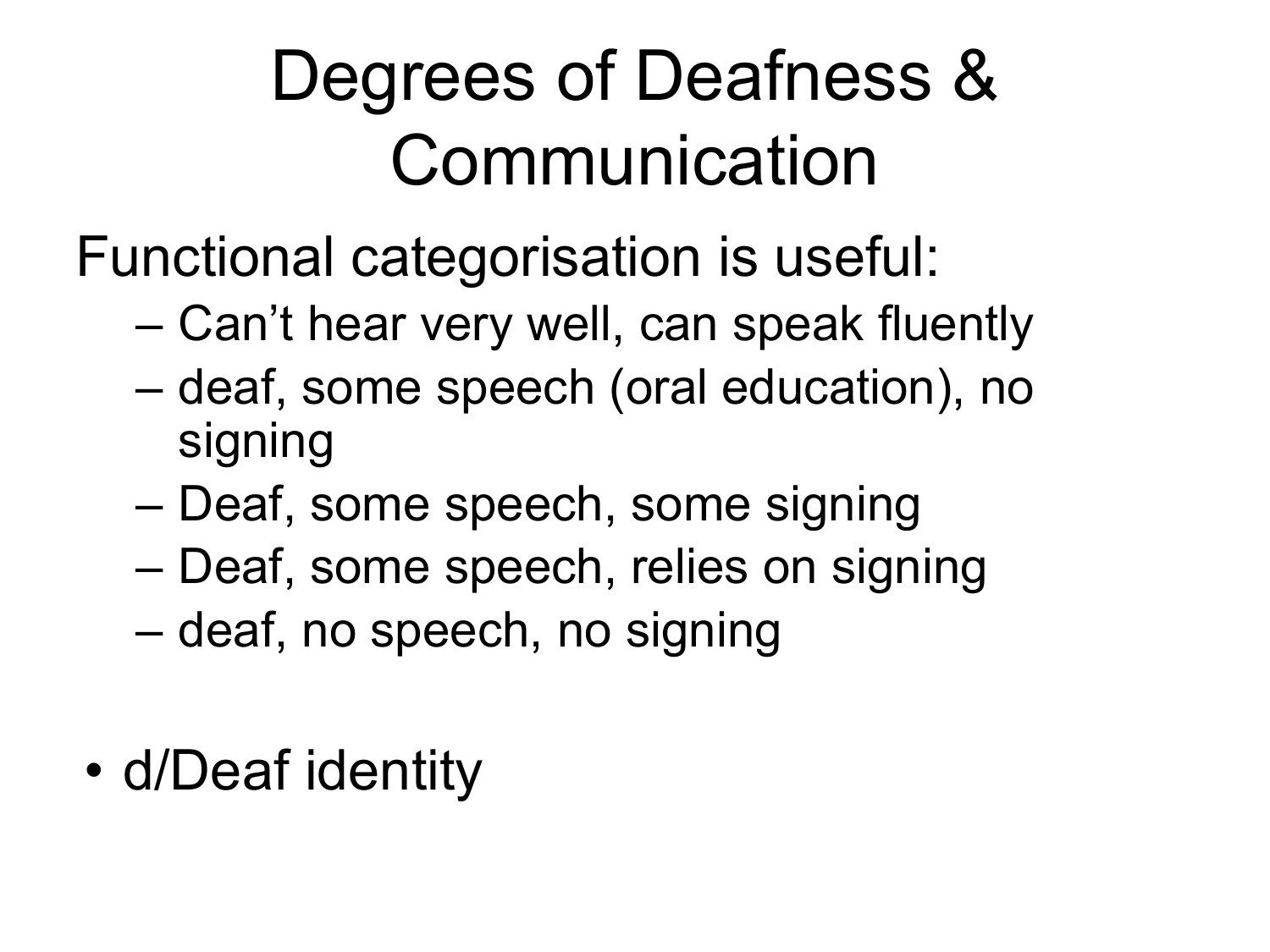# Sign Language User

- Don't learn to sign fluently from parents
- Oralist education punished sign use
- Most deaf people learn to sign after school  $(16+)$
- Regional variations add to flexibility of language
- Grammatical structure is visual (3D), parallel as well as serial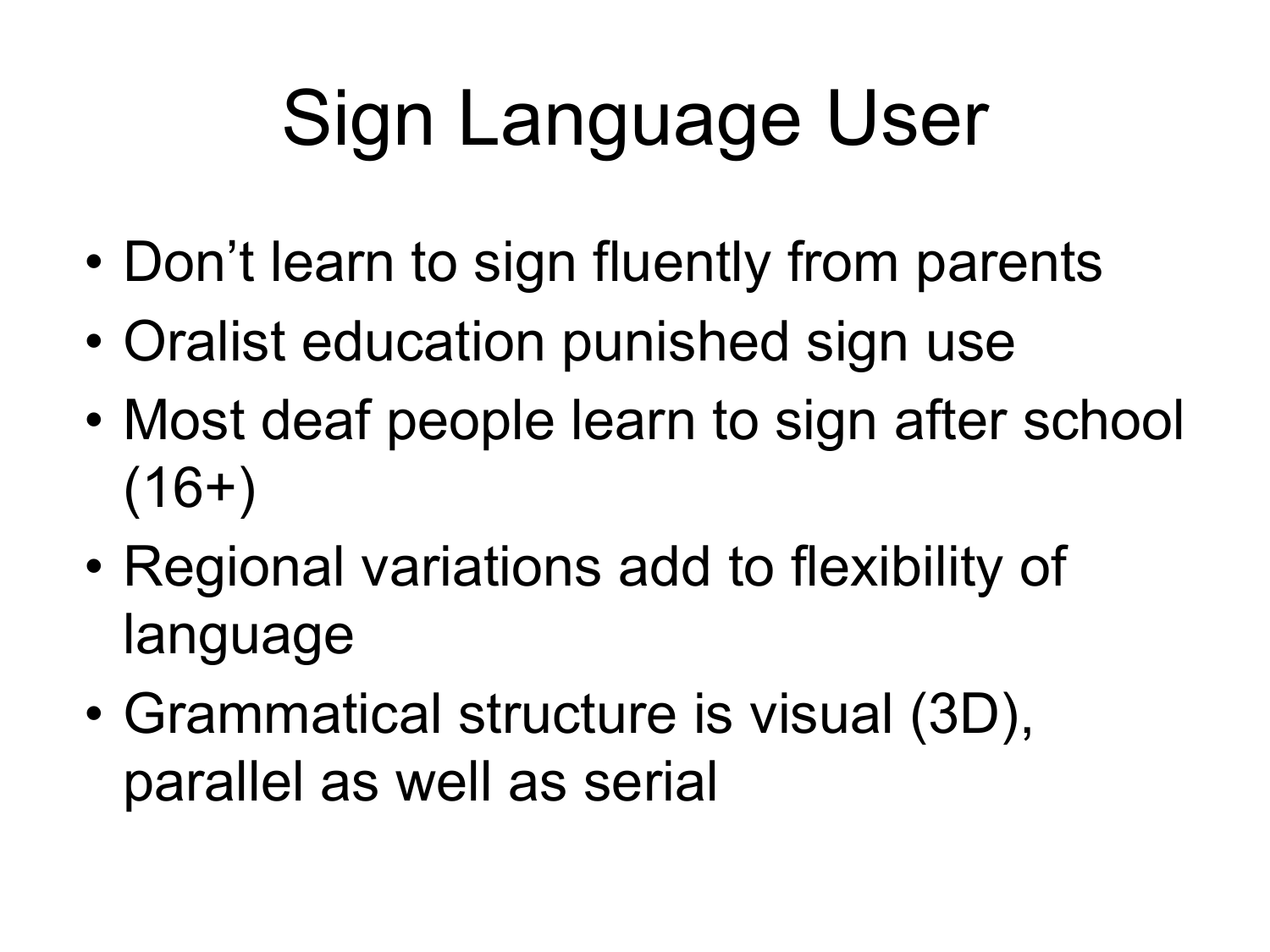# Experience of growing up deaf

- Communication
- Linguistic and social deprivation
- Gaps in knowledge
- Theory of mind delay
- Isolation and difficulties with inclusion
- ToM skill development is delayed when taught orally and parents aren't deaf.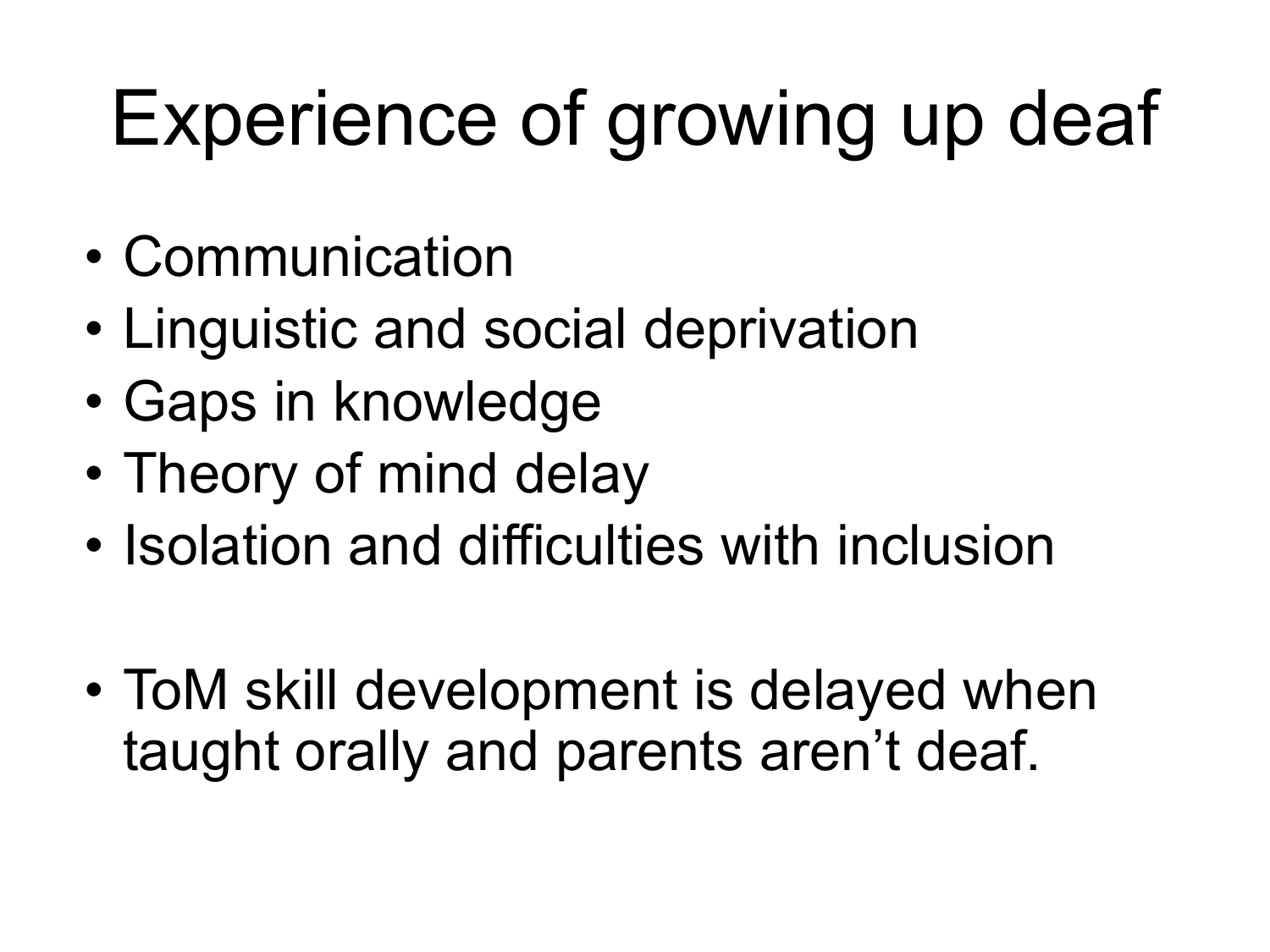# Sign Language User

- Non-verbal communication in parallel with "verbal" – is not usually out of shift as with hearing communication.
- Non-manual: Role shift, placement,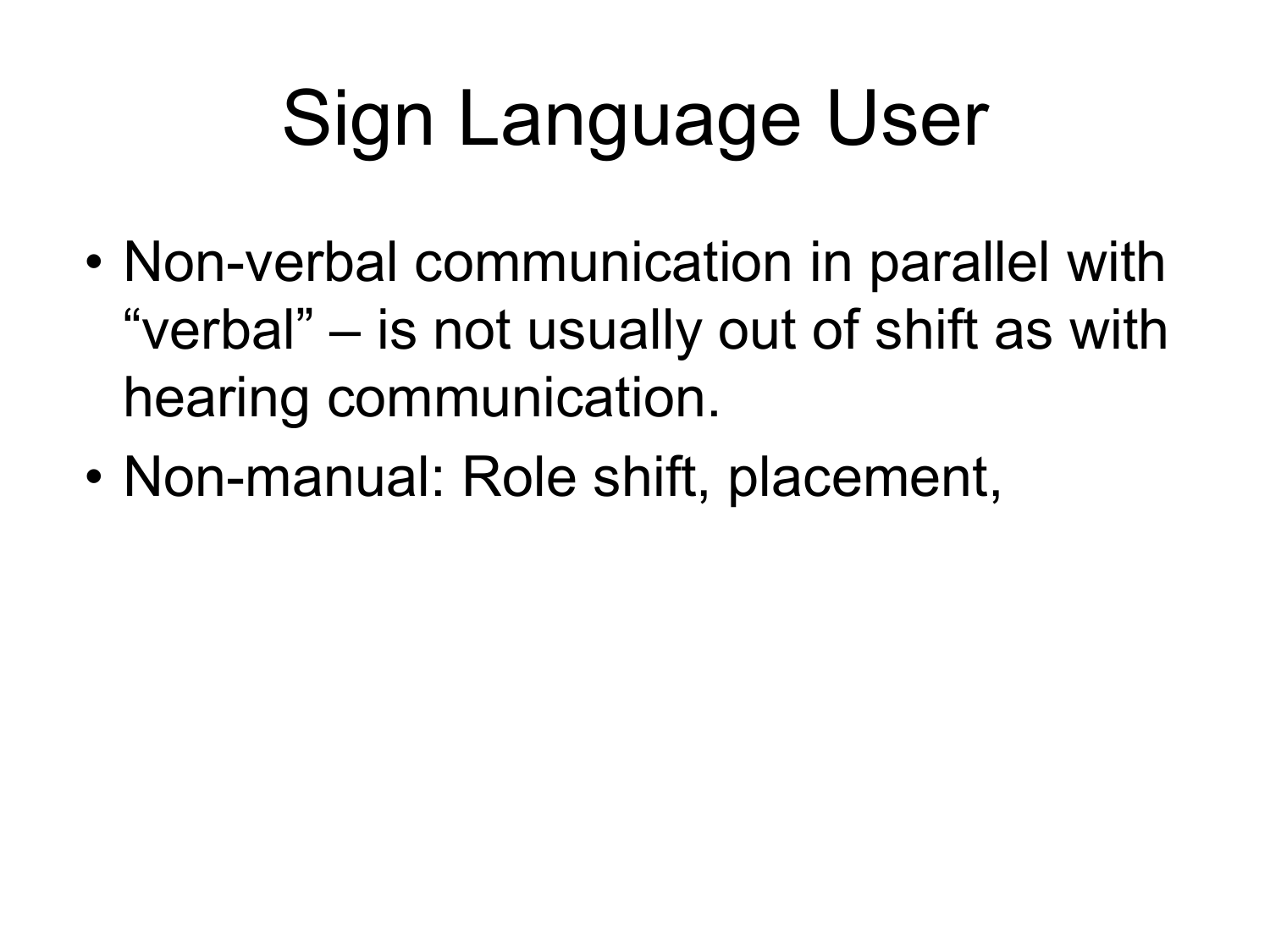## Deafness & ID

- Causes:
	- Congenital: rubella; infection; hypoxia/anoxia; prematurity.
	- Chromosomal: CHARGE, Waardenburg, Usher, Alport, Downs Syndromes.
	- Acquired: head injury, ototoxic medication, meningitis, encephalitis (mumps, rubella, etc.), luekemia.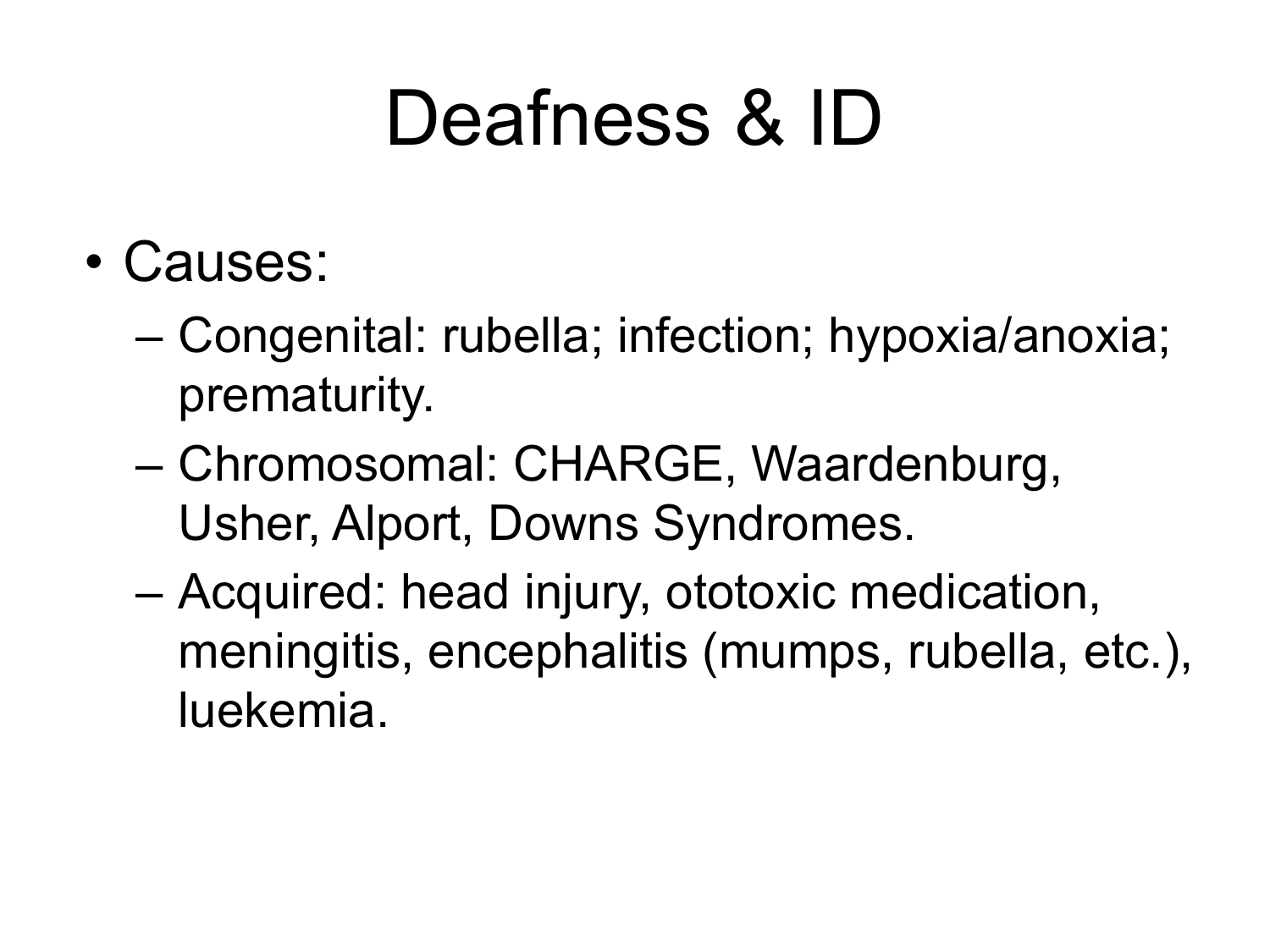## Deafness & ID

- Deafness 40% higher in ID population compared to non-ID population (Cahill, 37)
- Half of all deaf children have extra disability (Gallaudet, 38)
- Kelly et al (42) found children with a rubella or meningitis cause to deafness also experienced difficulties with attention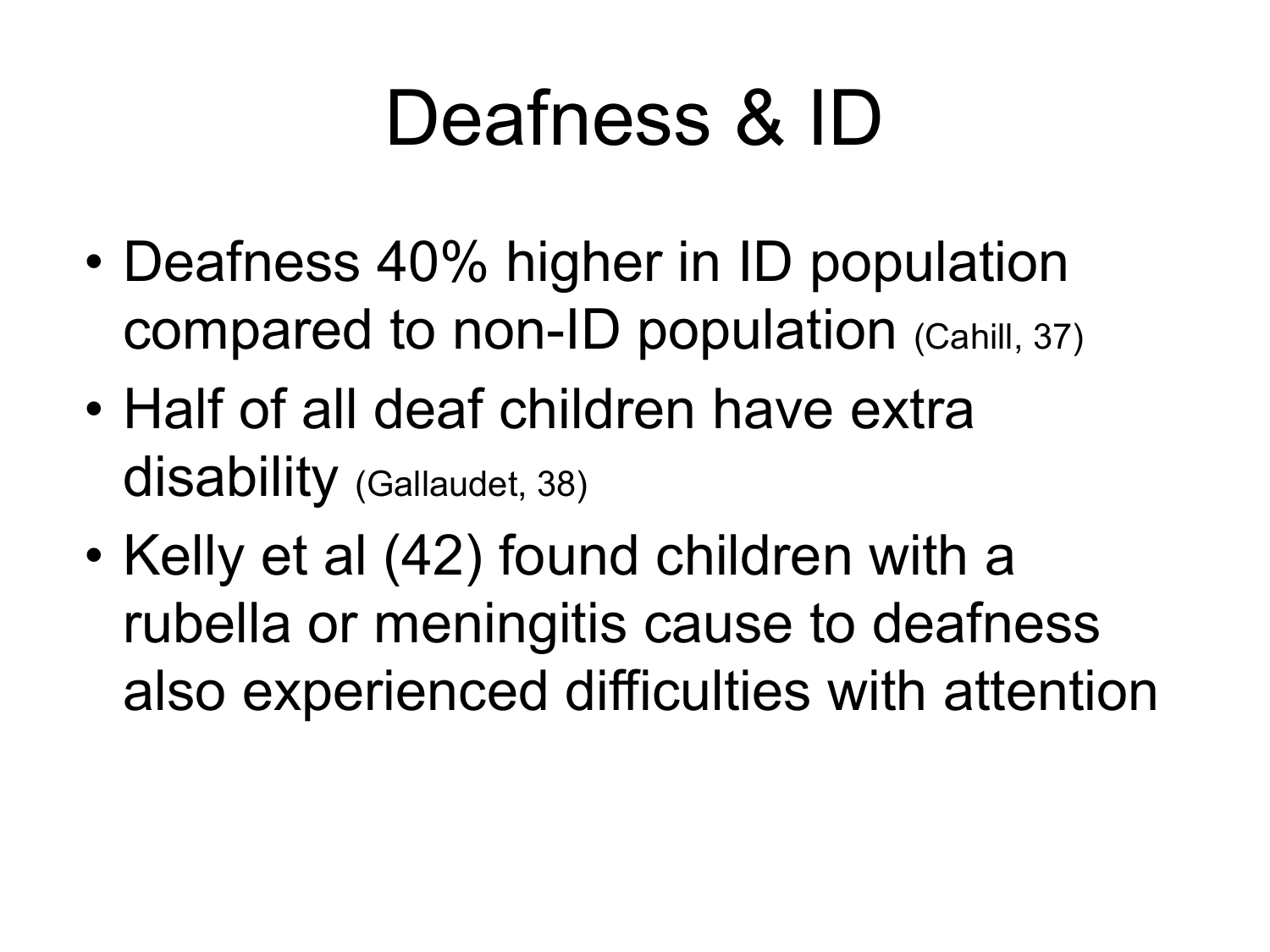## Deaf & ID

- Rates of deafness in LD pop, 40-100 times higher (Yeates, 1989, 1992,1995; Evenhuis, 1995)
- Higher Rates of additional disability in the Deaf popukation: 23,000 deafblind people in UK
- Double/Triple jeopardy
- Diagnostic Overshadowing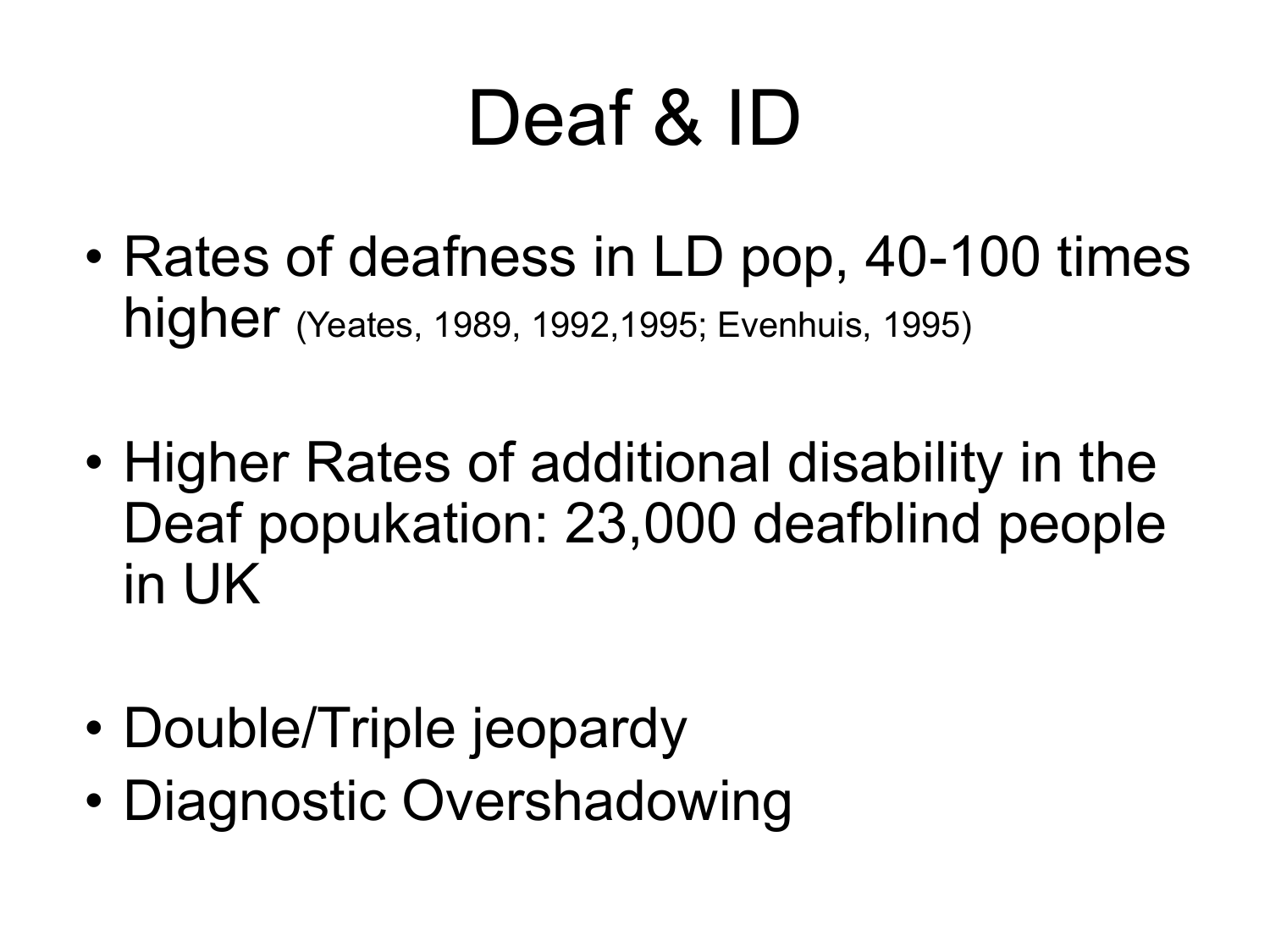#### Deafness & **ID**



•Higher chance of MH problem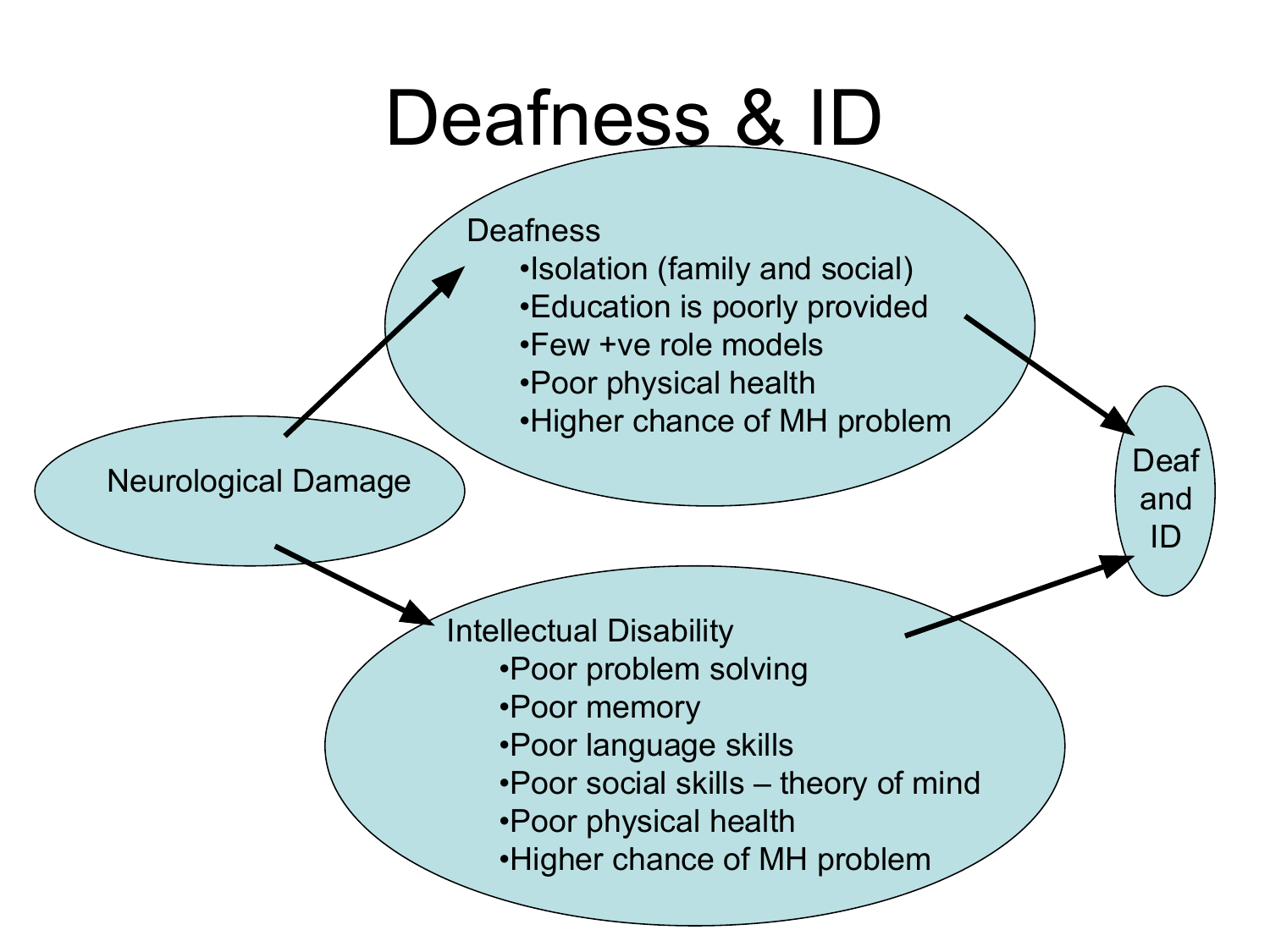## Service Provision

- ID services can't provide direct services to deaf patients
- Deaf services don't have the expertise that ID services do (use an AMH model)
- Worst served category are "mild to moderate" ID, with some sign language, behavioural problems, emotion-control problems, social isolation from both Deaf and hearing worlds.
- Difficult to engage, "underserved" population
- Habilitation more often than rehabilitation